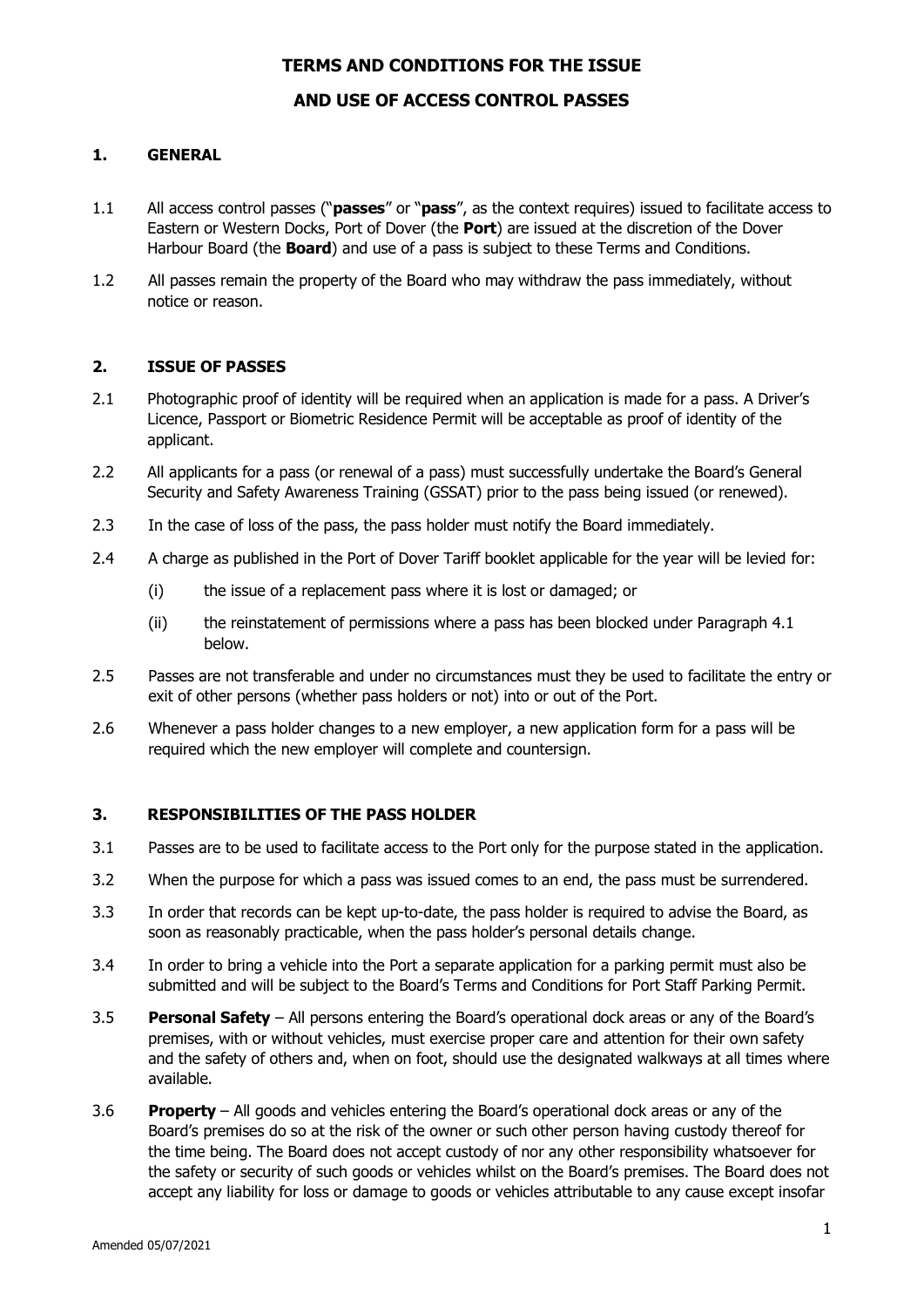### **TERMS AND CONDITIONS FOR THE ISSUE**

# **AND USE OF ACCESS CONTROL PASSES**

as such loss or damage is proved to be due to any negligence on the part of the Board or its staff. Where such loss or damage is proved to be due to any negligence on the part of the Board or its staff, the liability of the Board shall not exceed a maximum value of £500. The Board shall in no case be liable for any direct or indirect consequential or pecuniary loss.

3.7 **Driving** – The maximum speed limit anywhere within the docks is 20mph. Drivers must adjust their speed to the conditions and drive defensively. REMEMBER pedestrians may wander unexpectedly into traffic routes and drivers of freight vehicles have limited visibility when close to other vehicles and when reversing  $-$  be aware and give pedestrians and freight vehicles plenty of room. Drivers must use the designated service routes at all times unless otherwise directed. Plans of the routes are available at Port Reception. Short cuts across the heads of berths or loading lanes are strictly prohibited.

#### **4. ENFORCEMENT**

- 4.1 The Board reserves the right to block, temporarily revoke permission settings on, or withdraw any pass where the pass holder has breached any of the above terms and conditions, including without limitation, parking conditions, driving conditions and pedestrian safety requirements.
- 4.2 Where permission settings have been blocked and/or temporarily revoked due to breach, the pass holder must successfully complete GSSAT and attend Port Reception to have the appropriate permission settings reinstated, subject to the pass holder paying a re-issue charge.
- 4.3 Where the Board has been unable to contact the pass holder directly to inform him/her that action has been taken under paragraph 4.1, the Board reserves the right to inform the pass holder's employer.

### **5. NATIONAL SECURITY**

In the interests of national security, the personal details of applicants for pass may be available to the police or other national security and law enforcement agencies for the purpose of background security checks. A pass may be denied if an applicant fails background security checks.

#### **6. DATA PROTECTION**

- 6.1 Security services at the Port are undertaken by a third party contractor appointed by the Board. Both the Board and its appointed contractor are registered under the relevant Data Protection legislation and they will at all times endeavour to comply with the terms of the relevant Data Protection legislation in all dealings with personal data.
- 6.2 Except as noted in Paragraph 6.1 above, personal data will be used only for stated purposes and handled in accordance with the Board's Privacy Notice, which can be found at http://www.doverport.co.uk/about/privacy-policy/.
- 6.3 Unless required to do so by law, personal data will not be disclosed to any third parties without express permission or appropriate legal basis.